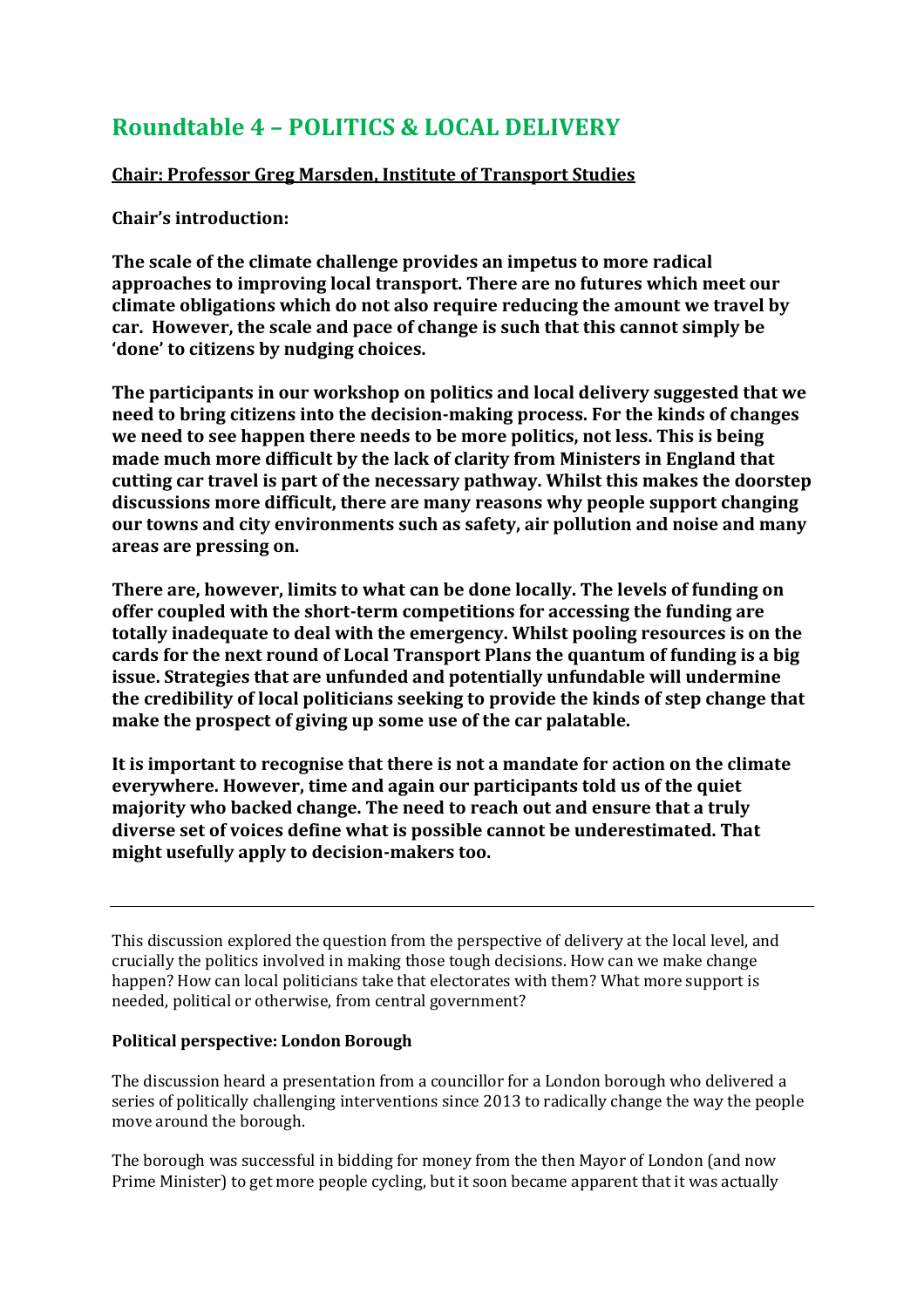about active travel in a broader sense. "Cyclists and pedestrians have far more in common than perhaps some people believe."

The council started to "rectify the narrative that suggested that cyclists were evil and the pedestrians were being mown down by cyclists at a rate of thousands of people a day".

"Actually it was motorists that were killing people, directly or indirectly, because of the way it was stifling delivering active travel into people's daily lives. And if you put active travel into your daily life you are going to live longer, you are going to be more healthy, a whole range of benefits." This speaks more broadly to the need to avoid false culture wars.

Low traffic neighbourhoods were introduced. "We are big champions of those because unless you are taking out the through traffic, which has boomed through residential neighbourhoods because of technology our phones and sat-navs, you are never going to encourage more people out of their cars to do those short journeys. I think that is just a simple fact now.

"As long as you leave your residential roads open to through traffic you are not going to get more people walking and cycling or micro-scooting to and from school everyday, to the local shops, to the town centre etc."

"So we are big champions of Low Traffic Neighbourhoods as a way of rectifying something that should never have happened in the first place."

The council also included long sections of segregated cycle track and made them as direct as possible. A huge amount of cycle infrastructure was introduced, including 600 cycle hangers on residential streets. Cycle training and cycle hire was provided, including a large fleet of cargo bikes of all shapes and sizes for all families and businesses.

"It has been difficult, but I didn't come into politics to maintain the status quo. I came into local politics to actually make a difference, because I believe you can at a council level.

"I think we have to accept that potentially, politically you could end up being sacrificed by the electorate if they don't like what you are doing. But doing the right thing has to be at the forefront of what we do and that's why we have stuck to our guns with regard to our Low Traffic Neighbourhoods and our interventions deprioritise motorists' needs in favour of active travellers' need.

"It's difficult. It's always challenging but it's worth the fight because you see the benefits."

These benefits include seeing small children cycling to school, improvements in air quality, community cohesion, thriving local town centres, and a real uplift in cleanliness and the general standard of the street scene.

While the council stuck to its guns in the face of big demonstrations, there is inconsistency in the wider policy message from central government.

"Cuts to Fuel Duty that hasn't even been raised in 12 years sends out really, really poor messages around this agenda. I would have thought cuts to bus fares would have been a lot better, cuts torail fares would have been a lot better. Bigger investment into active travel would have been better."

#### **Political perspective: City Council A**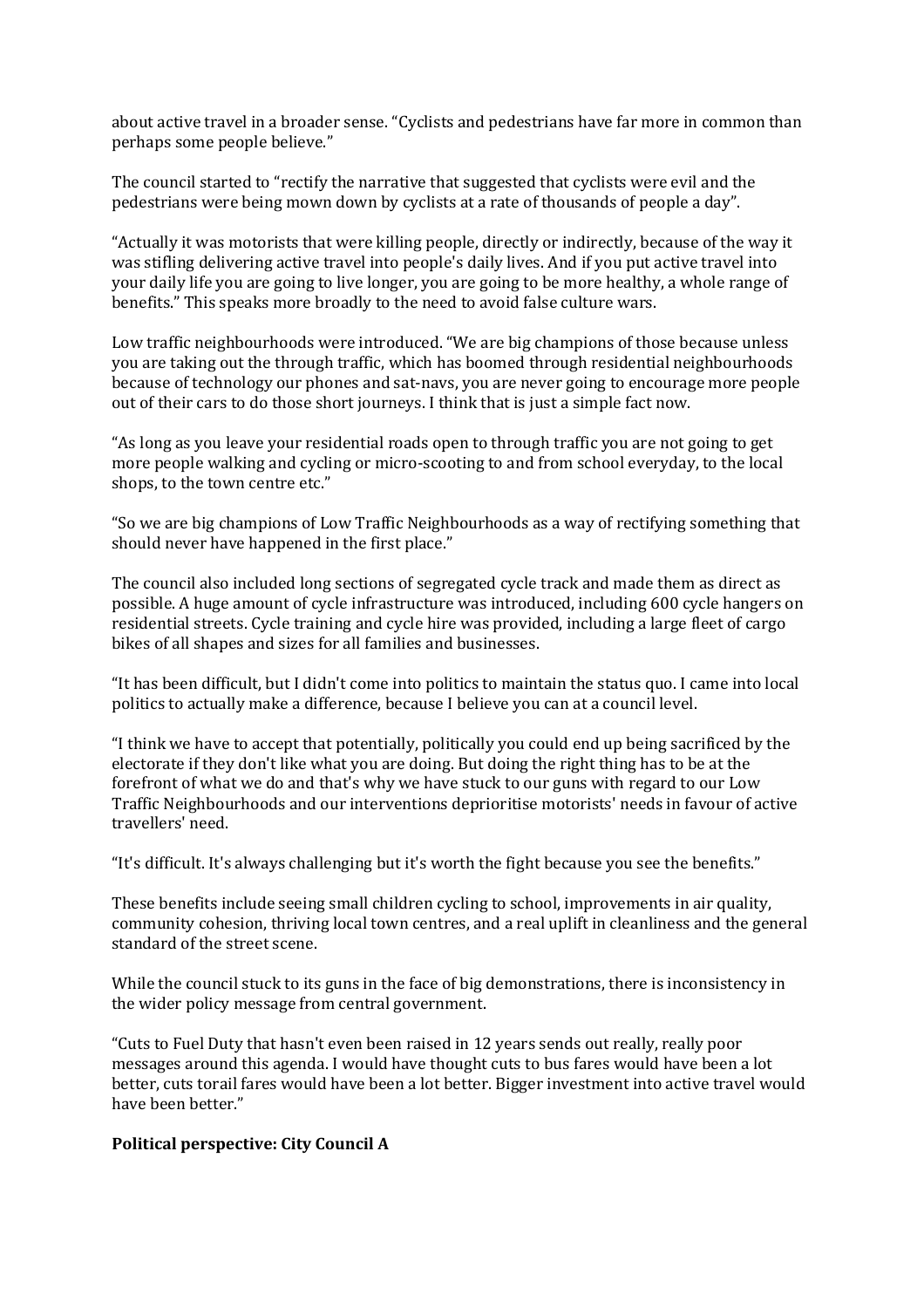A councillor at a city council in England, which lies within a Combined Authority, spoke of the challenges of tackling car dependency. The surrounding unitaries, for example, are the polar opposites politically and have very different approaches. One of them provides a lot of free car parking and has very wide roads, which results in challenges at a regional level.

"In terms of demand management we need the Government to lead on this. The Government is kind of doing that by the back door by the Department for Transport. But publicly what it is doing is the opposite of what the Department for Transport is doing, which is the usual trick really in the relationship with the local and central government – if it's not politically popular let the councils do it while 'we' look popular in Westminster."

The big challenge the city faces is retrofitting carbon neutrality onto historic and sometimes poorly designed settings. The city has a green ethos, but Green Party voters in the centre want active travel while Labour voters on the edge of the city want fast and reliable public transport links. The latter is very difficult because of the challenge of retrofitting infrastructure within the narrow streets of the historic centre.

The city needs to establish strategic corridors to ensure swift access but this is often is not popular with Green voters because they have "more of a village mentality than a sciencebased environmental approach".

Yet new public transport infrastructure is essential if the city is to have a carbon-neutral transport system.

"We absolutely have to get a better bus system or something else. We are not going to get to carbon neutrality just by turning cars into electric cars.

"So there is a strange conflict between the sort of village green people and your scientific planning type mentality, which is what we feel we need to adopt in order to get those corridors in."

# **Political perspective: City Council B**

A second city council perspective was offered. A councillor explained that the city is finely balanced, with the ruling party maintaining a thin majority of members.

The council declared a climate emergency in 2019 with the aspiration for the entire city to be net zero by 2030. That's a long way ahead of central government (2050) and the wider region's Combined Authority (2038).

"Achieving that will need a lot of work by the city council, a lot of work by the residents of the city, but also an incredible amount of work by other partners, such as the transport authority, the government and various others. I think that is where we gauge ourselves mostly. We are requesting for as many people as possible to help with the mandate the people … gave us on that."

The council recently set out its transport strategy, and it's a huge shift from where the city was seen as being 30 years ago.

"The headline fact of that is that we want to be the city where you don't need a car. We've always had an aspiration where walking and cycling were the first choice for short journeys, but I think this is us being very clear that that means you don't need a car at this point. It's not that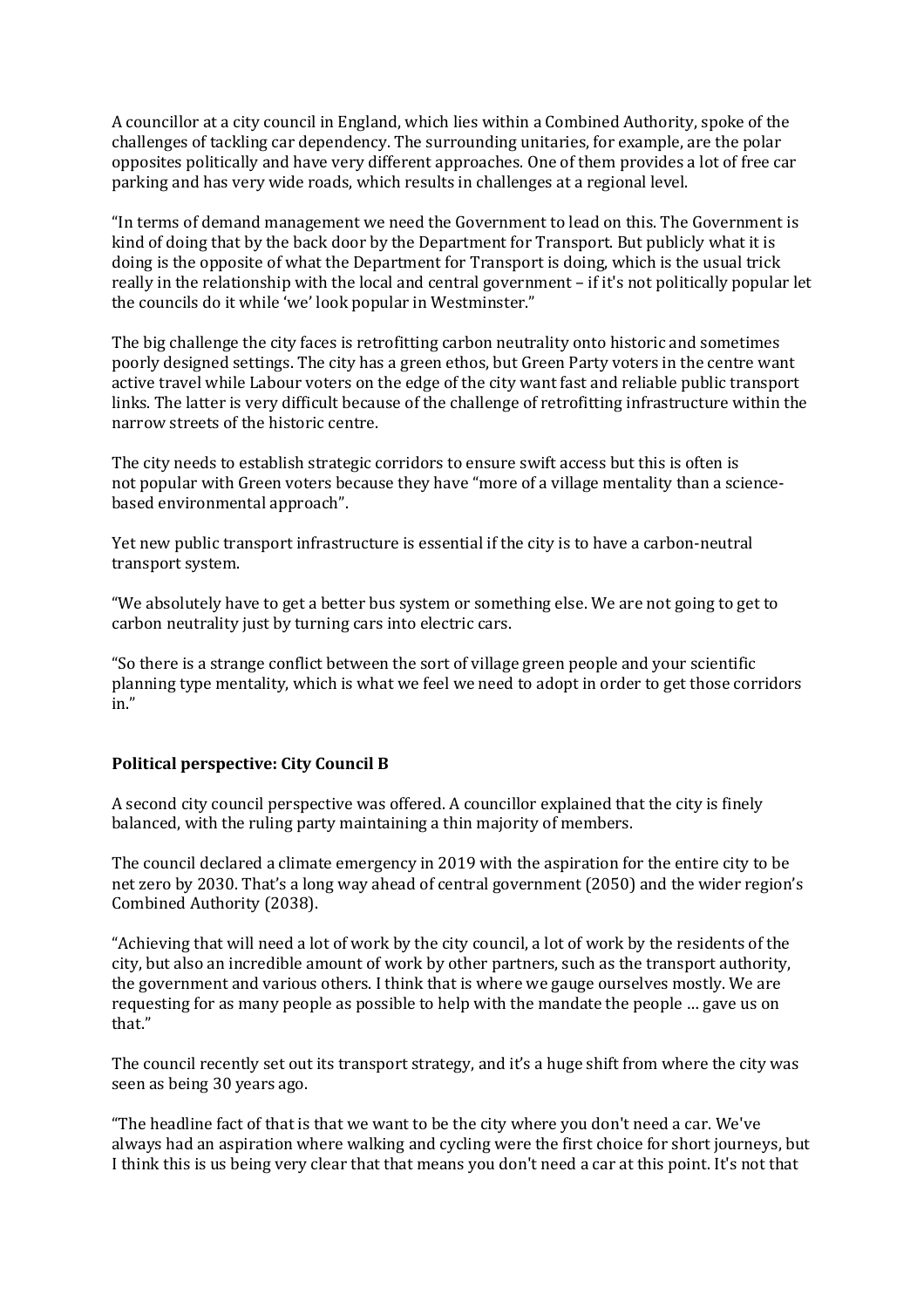you decide to leave your car at home, it's that we actively want you to not have one in the first place."

Another important part of the plan is that everyone should have an affordable carbon zero choice in how they travel, regardless of where they live in the city.

Across the city 30% of households have no access to a car and in many areas it's 50% or higher.

As well as the transition to net zero, there is a social justice argument for this policy. When you look at the health inequalities in the city there is a 10-year life expectancy gap between the wealthier and the inner city and the more affluent outlying areas. The cars that are coming from the city's suburbs and rural areas, which are the areas with the highest carbon emissions, are driving through those inner city areas and affecting what happens there.

A major issue is that there is reticence about introducing restrictive measures without the alternatives being in place, but many of the alternatives are outside of the council's control – especially within the short timeframe between now and 2030.

"It's those opportunities for alternatives that I think are our real struggle at the moment. We are seen as being a restrictive council that are reducing car use. But for the person on the street, they can't understand why we are not increasing buses, increasing trains, increasing the other things that we here well know we don't have control of.

Another issue that is outside of the council's control are the policies pursued by neighbouring authorities. "We have many people who start their journeys in another authority and many of those authorities may be on different trajectories to us."

A final thing piece of the transport jigsaw is outside of the council's control is the motorways that slice through the city.

Despite the lack of controls, the city's transport strategy sets ambitious targets. It aims to double rail usage and more than double bus patronage (on pre-pandemic levels), and it aims to quadruple the level of cycling and increase walking by one third. And there's a target to decrease car mileage by 30%.

However, it's still not enough. "When you add up all of that we are very clear in the transport strategy, it doesn't meet net zero in terms of transport … it gets a 43% reduction in carbon emissions."

The council is therefore consulting on congestion charging and a workplace parking levy as a way of bridging the gap between what the strategy can deliver and its own 2030 net zero target.

#### **Political perspective: Shire County**

A final political perspective came from the leader of an English shire council. It's a politically diverse council that covers a very rural area and wraps around a city like a doughnut. It has over 100 villages and is the process of building three new towns.

Carbon emissions in the country are 25% higher than the national average, and that's because of transport. There was a desire among citizens for change, but it is not always matched by willingness to change their own behaviours.

"Our experience is that everybody wants a new railway or an off-road bus route until it runs close to their homes. And everyone wants more buses but very few people will leave the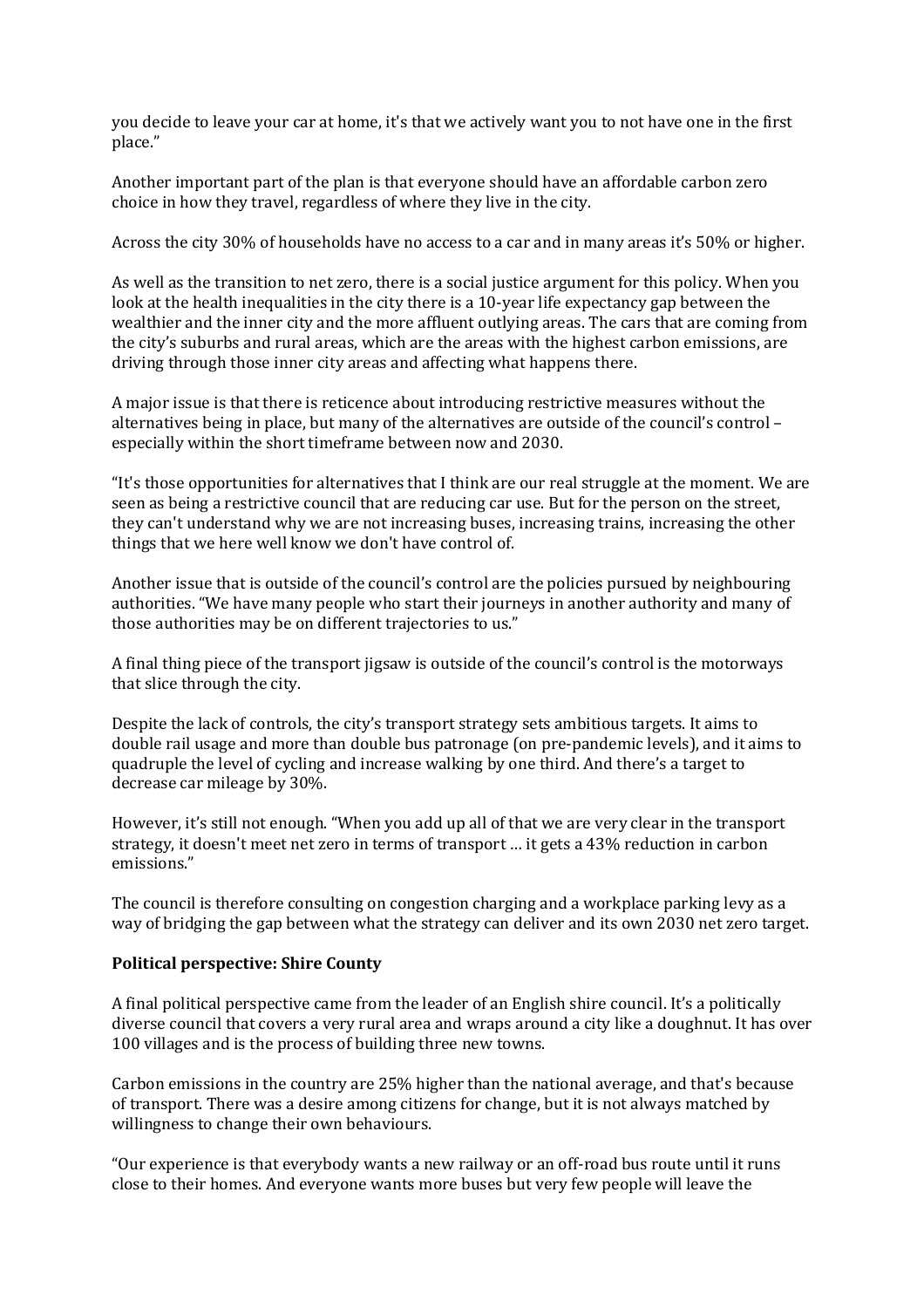comfort of their cars to use them. Everyone wants congestion to be reduced and air quality to be improved until they find out that road closures and congestion charging are the only ways to achieve that. And everyone wants more cycling and walking but they won't give up their road space and their car parks.

"So, in a nutshell, our experience is that NIMBYism is actually the biggest barrier that we face when trying to drive mobile shift to sustainable transport and zero carbon living."

The council's most powerful tool is its local plan. It is doing a joint local plan with the city it surrounds and the aspiration is for this to be "the greenest local plan in the country". Climate and Environment are the overarching principle and overarching priority.

The current administration inherited a local plan with 39,000 houses in it and has had to add a further 11,600 to that. However, only 4% of these additional homes are in rural locations, and that's only in the villages with main line rail stations. The rest are either in or around the city or the new towns, because they will have the best in sustainable transport.

One of these developments has potential to be a car-free community. "I think we won't achieve that, but I think what we can achieve is somewhere where car ownership is not only optional but actually is undesirable."

"If we can actually make car ownership undesirable, because we are not going to build homes with garages and multiple car parking spaces, we even put the car parking outside, but there's lots of opportunities for a Zipcars, there will be a railway and so on.

"So I think local planning is the biggest tool we have because we are providing the carrots as well as the sticks. We are providing really exciting living for people. A lot of this is going to be edgy, urban living, which we haven't really seen in a place like this before."

With a cost of living crisis looming, there is a further opportunity to promote this kind of development.

"We have been talking for some time about the health and well-being benefits of sustainable travel, but we now have to start talking about the cost of living benefits as well.

"So by having the local plan where are all the housing is close to where are people work, where they are educated, where they get their leisure, where they get their healthcare, that then starts having a direct impact on their budgets.

"By building houses that are built to the highest energy efficiency standards they are not giving all their money to the utility companies either.

"It starts actually improving people's cost of living because suddenly they don't need to own cars, they are in houses that are energy efficient to run, and it's a whole sort of package.

"I think more and more we are going to have to be talking about the finance of living.

In conclusion: "We have to think about ways that we can improve people's cost of living as well as improving the environment as well as improving their health and well-being. They are all inexplicably linked. My ambition is that we create places through our local plan where the car is not king."

#### **The power of positive visions**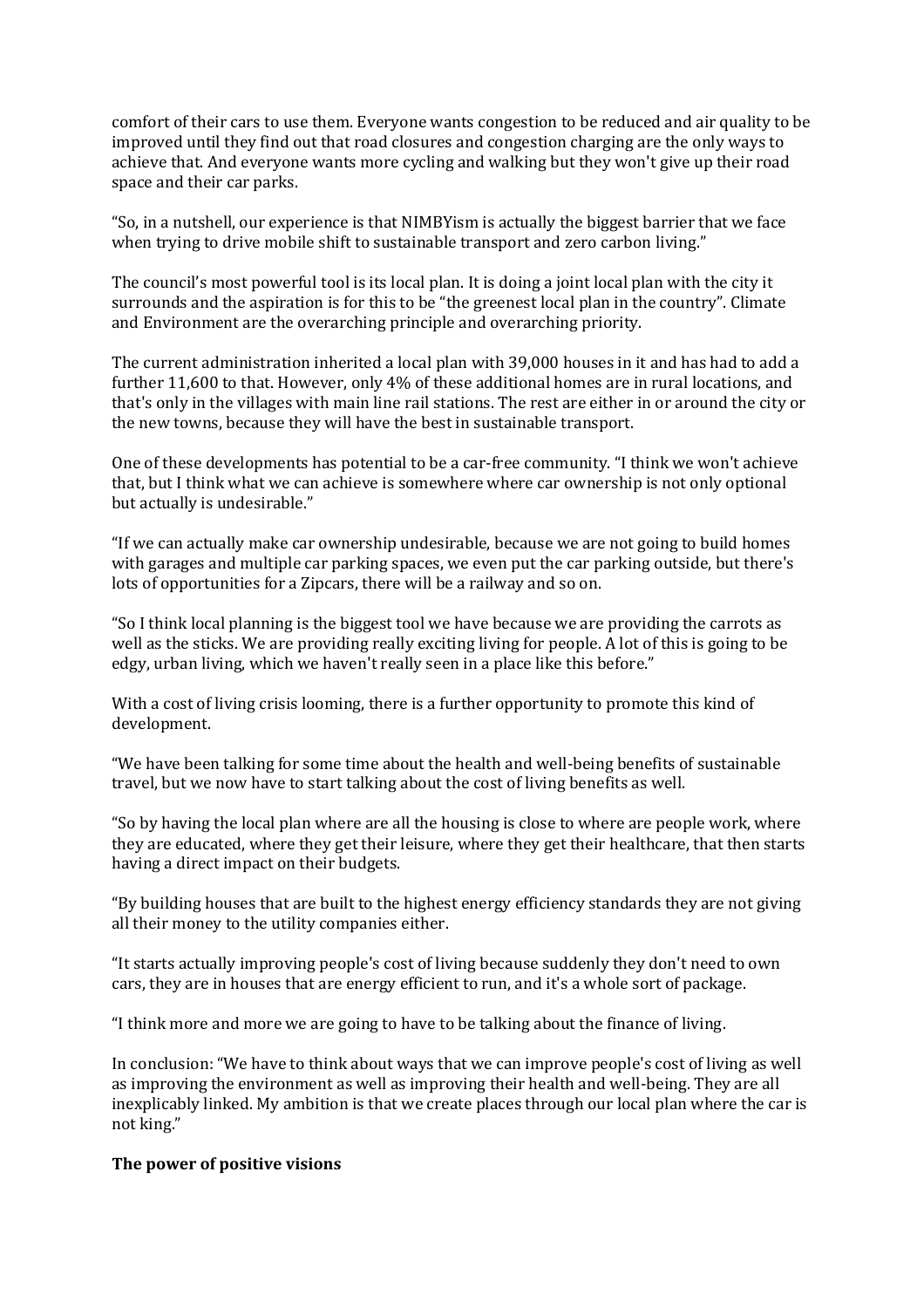Responding to the political perspectives, one contributor said: "It's great to see creations of positive visions. I think this is something that has to be part of our discussion. When we are just talking about things like demand management or taking things away without creating that alternative positive vision I think it just generates a very negative reaction."

Another asked: "How can we get better sharing of our experiences? We've heard some great stuff today but is there a case study library that we can access so that we can take that back out to local authorities?"

## **The importance of a mandate**

One contributor said: "I think this agenda is going to get even more difficult because we are being asked to do even more reallocation of road space, not just a cycling and walking, but to buses. We have to make space for e-scooters and EV charging too. It's going to get even more challenging. How important is it to have that mandate?"

Another said: "How can we get the voices of people who actually think it would be a good idea to have less car use heard? When you have been trying to do things where there voices who were in favour of reducing traffic, and how can those be given more weight? Are there other ways in which we can help organise those who support lower carbon transport?"

Responding to these points, the Shire County leader said that it takes one and a half hours to drive from her area into the city for 9am. The solution for this is likely to be the introduction of some form of congestion charging.

"Interestingly, we ran a citizen's assembly. That was a carefully selected group of people, wide backgrounds. That gave us the evidence of support for the outcomes, and actually the means to get to those outcomes.

"The problem is that we all risk committing political suicide by being ambitious and doing things like this, but we have to do what's right, not what's easy.

"But if you run a citizen's assembly it provides the evidence for you to say, 'the political opposition might think that congestion charging is something from Satan but actually the people are quite happy with it, they are prepared to do it because they understand that congestion charging provides the revenue stream to provide the buses, which will allow them to get out of their cars and free up some of their income'."

City Council B meanwhile achieved a "very clear mandate" through a climate jury.

"A number of people were selected from all backgrounds … and from all trains of thought on climate. They came up with some really good suggestions and we are really happy they did.

"So, for instance, when they were looking at transport from all the evidence they saw they recommended public ownership of transport … The solution wasn't just make the buses more reliable or increase routes. It was that it needs to be under public control so that it can be used as a tool in this battle against the climate emergency.

"When the emergency active travel fund came out we did a Commonplace consultation as a quick way of gathering views across the city, and 69% of contributors to that said they supported measures to reduce traffic on residential streets permanently. Therefore, that is my mandate. That's fine. I'm happy with that."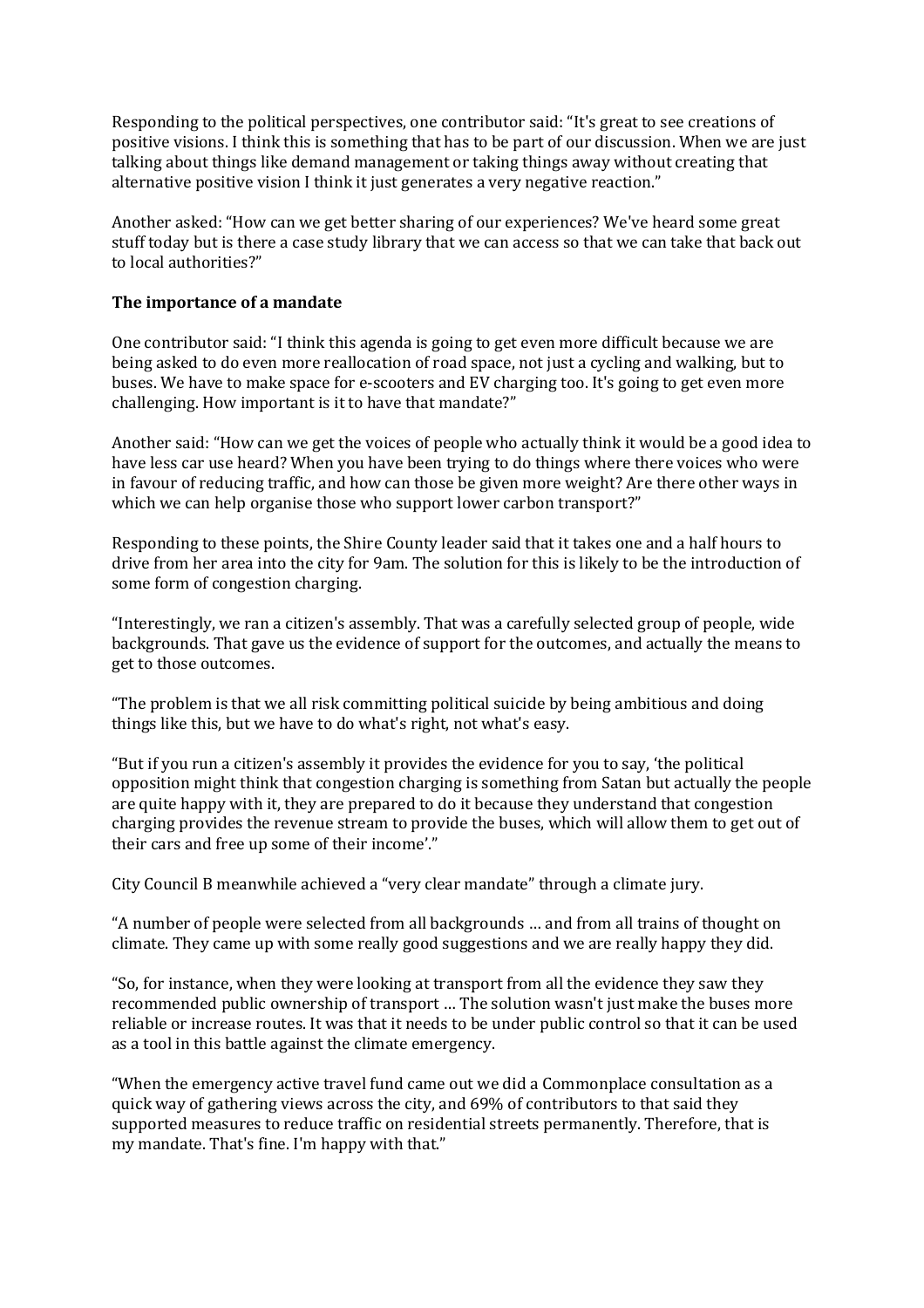It's meanwhile important to make sure that consultations reach those people who don't normally make their voices heard.

"We did a consultation on one scheme, an online consultation and then knocking on doors. The online consultation came up with 42% positive or neutral. This was for an Active Travel Neighbourhood scheme, same as a Low Traffic Neighbourhood. The doorstep came out as 80% positive or neutral on that scheme.

"You go to a local ward member and they are very happy to deliver an 80% positive or neutral scheme in their area. Doing the same consultation on an online format came up with 42% and that's when you are having difficult conversations with ward members."

A consultation on another Active Travel Neighbourhood mainly attracted negative responses prior to its implementation. "It was predominantly men as with most highway and transport consultations we end up with."

However, at the end of the 12-month trial the response was 63% positive. "I think that's the only consultation I have seen in transport where we had more women than men … I am certain that changed the outcome.

"So it's around getting the right respondents as well as just getting right responses, and I think we have been a bit lazy in transport consultations before. We talk about groups like seldom heard. They are only seldom heard if we are not listening. That's the difficulty, making sure you have got a wide range."

What value should a council ever place on a consultation with a huge gender imbalance? "Some are 70% men, 30% women, and the views are quite often very different because the journeys that typically men and women take in this country are very different."

The other city councillor said: "If you want to do politically challenging things, the best thing you can do is win a thumping majority at the election. Things like the workplace parking levy, Nottingham has done that. Leicester is now looking at that. Somewhere like [our city] will find that almost anything controversial like that takes more than one electoral cycle - with all the legal work and consultation, the other party is going to play games with it."

The London Borough councillor offered a different view on assemblies: "I'm not a massive fan of climate assemblies. In some respects I think that is attempting to dilute the leadership role that we are elected to take forward.

"We have to make some difficult decisions, and if some councils are still not charging for residents parking permits, still not introducing 20mph zones,

if councils still don't have the powers to enforce to speeding in some parts of the country … If some of those basic things aren't in place then we are never actually going to move forward on this."

#### **Test first, consult later**

One contributor argued: "The traditional model of pre-consultation before a road space reallocation doesn't work. It is very broken."

To illustrate this point, a poem by Bertolt Brecht was cited:

*When it's a notion When it's still vague*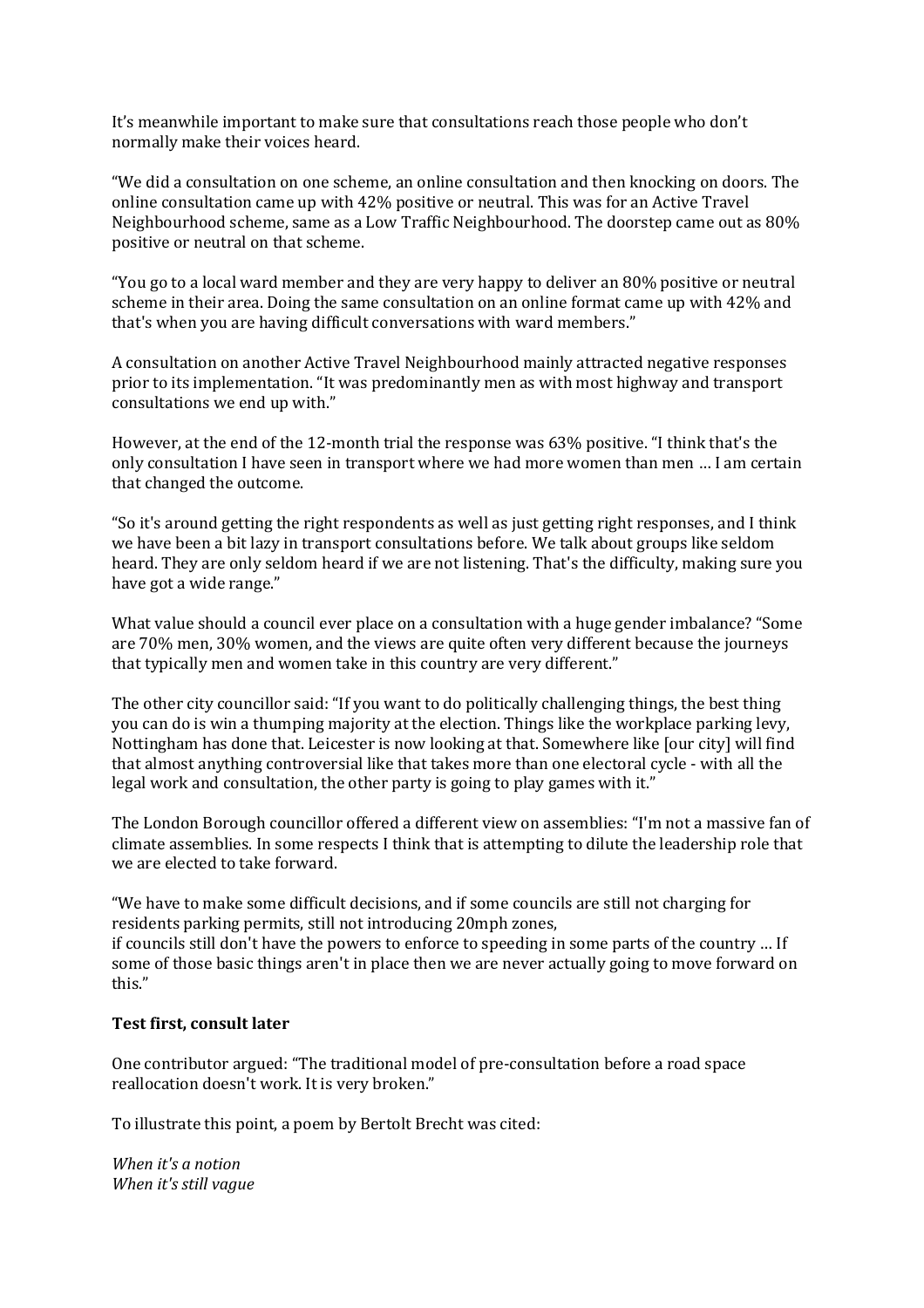*It is praised. When it looms big When plans are in motion Objections are raised*

"We have got extremely strong alignment over the need to reduce traffic. Everybody wants to reduce traffic ... There is incredibly strong alignment, consistently. It's well over 80% of populations at every level of geography say there is too much traffic, traffic should be reduced. That's to do with road danger, it's to do with air quality, it's to do with the pleasantness of the place that you live. Incredibly, incredibly strong alignment.

"And then as you approach what needs to actually happen about it suddenly public support for what you are proposing to do craters. But a lot of that is a perception and this is the really critical part. After you've done the thing public support climbs back up again, and nobody ever wants this stuff reversed."

"We knocked on hundreds of doors of households that live on streets with historic modal filters, modal filters that have been there for many years, and well over 80% of people said, 'God no, I would not want this modal filter removed'. You've got low single-digit percentage of people saying, 'Yes, take it away'. Nobody ever wants this stuff to go back."

London's Congestion Charge and Nottingham is Workplace Parking Levy were each cited as examples of controversial schemes that are now accepted by the local populations. But measures like this are unlikely to attract majority support at the outset.

"You can be confident that these things are popular in the long run because the truth is that testing public attitudes towards a proposal for radical change is a very, very poor guide to public preferences … And so how do you best represent your constituents' interests in that scenario where they are very bad at knowing what they actually want collectively, or certainly knowing and expressing it? That pre-consultation model just doesn't work.

Work by the Local Government Association looking at the mistakes made around the introduction of Low Traffic Neighbourhoods was cited.

"There is in fact majority support for road space reallocation. Almost every time, that's what you'll find. It's just that the support is soft, and proposals for change don't mobilise people. They don't want it enough. They will not show up to your consultation. The people who show up are angry over 55-year-old men who don't want the change. They are the only people you will hear from and they will then dominate the discourse.

"They will dominate the discourse on social media if you log on. Those are the only voices that you hear, but partly because if it comes self-fulfilling. Nobody wants to wade into that toxic conversation. People back out.

"People who were in two minds start to think that it is unworkable, because it seems like it is wildly unpopular. All of that is just incredibly misleading."

Instead of consultations, local authorities were advise to do representative polling of their populations and deliberative stuff like climate assemblies and climate juries.

In conclusion: "Test the stuff then consult people a year later, and do it at the start of the electoral cycle."

# **Funding**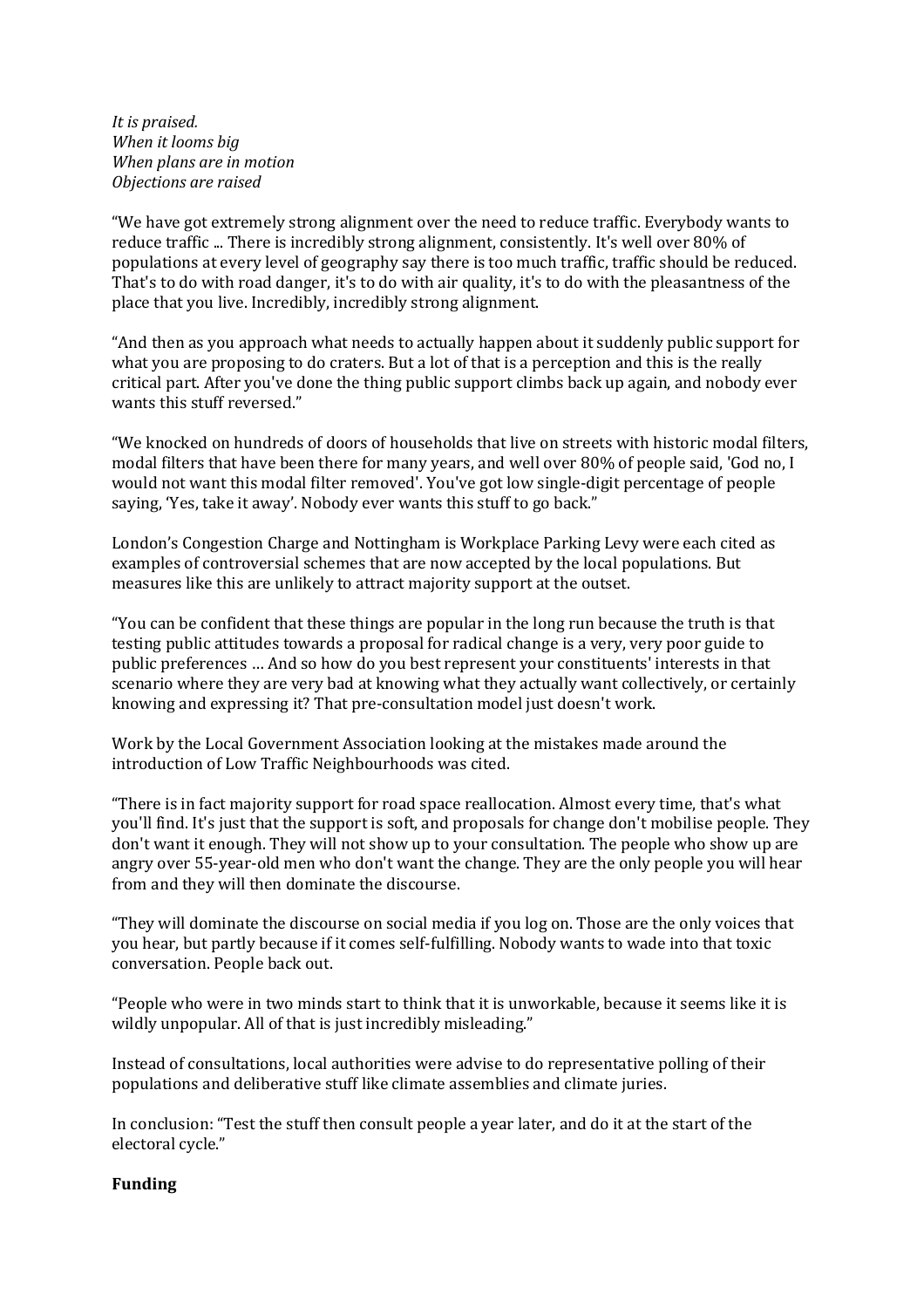A number of contributors spoke of the importance of funding. The National Bus Strategy for England was cited as an example where the available funding failed to match the scale of ambition from local authorities.

"Funding is fundamentally undermining the ability of people to deliver on the carrots."

An example from one city was offered of a strategic cycling and walking corridor that could have probably been completed in one year. Funding constraints mean that it will have to be delivered over three years, delaying the benefits.

"So setting aside all the other problems, without adequate funding, without sort of long term commitments from government that people can start going down a route and know they will be able to deliver the project across the conurbation, it's going to be incredibly hard to deliver those carrots to persuade people that we want to change and we've got to restrict the car on other levels. To me that is a fundamental element of this.

"And as we have seen with the way that central government has taken money from improving the buses, for example, and used it for Covid short-term support, we are in quite a difficult position with the Treasury not wanting to spend more money. How do we get around that?"

Another contributor said: "If central government is obviously so scared of talking about behaviour change and wants to give way to local authorities on this, surely local authorities can together go back to central government and say, 'okay we will take the hit for you, but fund us properly'.

"Not competitive funding pots like the Bus Service Improvement Plan, not piecemeal funding. Reallocate some funding from road building towards bus services, towards active travel and fund us properly to deliver on this. And that way we can afford to reduce parking spaces, replacing our parking income and so on."

Another agreed: "I think we are in a ridiculous situation where we have an ongoing cycle of beauty pageants where local authorities are forced to apply for small amounts of money.

"Some local authorities are equipped to bid, some aren't. And it's all judged often by DfT officials on a short-term basis, whereas other things, like a national road building programme, that have a long-term settlement."

Commenting on funding competitions, a local authority officer spoke of the "half sad, half happy" feeling when new bid competition comes out. "It's all hands to the pump, you rush from one thing to another, you tend to be taking risks."

Their council currently has three major schemes over £50m. "That is frightening our finance partners anyway. So then to rush and put together a new bid and make sure you have got the costs right, that you are not taking on more risk, is really difficult. It puts a lot of pressure on authorities to take that risk on themselves and be ready, and not necessarily do best work under those circumstances.

"To give politicians the most confidence, the most time for consultation about that, longer-term settlements over a longer plan, and the ability to manage that, would really make a big difference to us."

A reality check is meanwhile required between some of the policy messages that are coming out of central government and the baseline that authorities are starting from.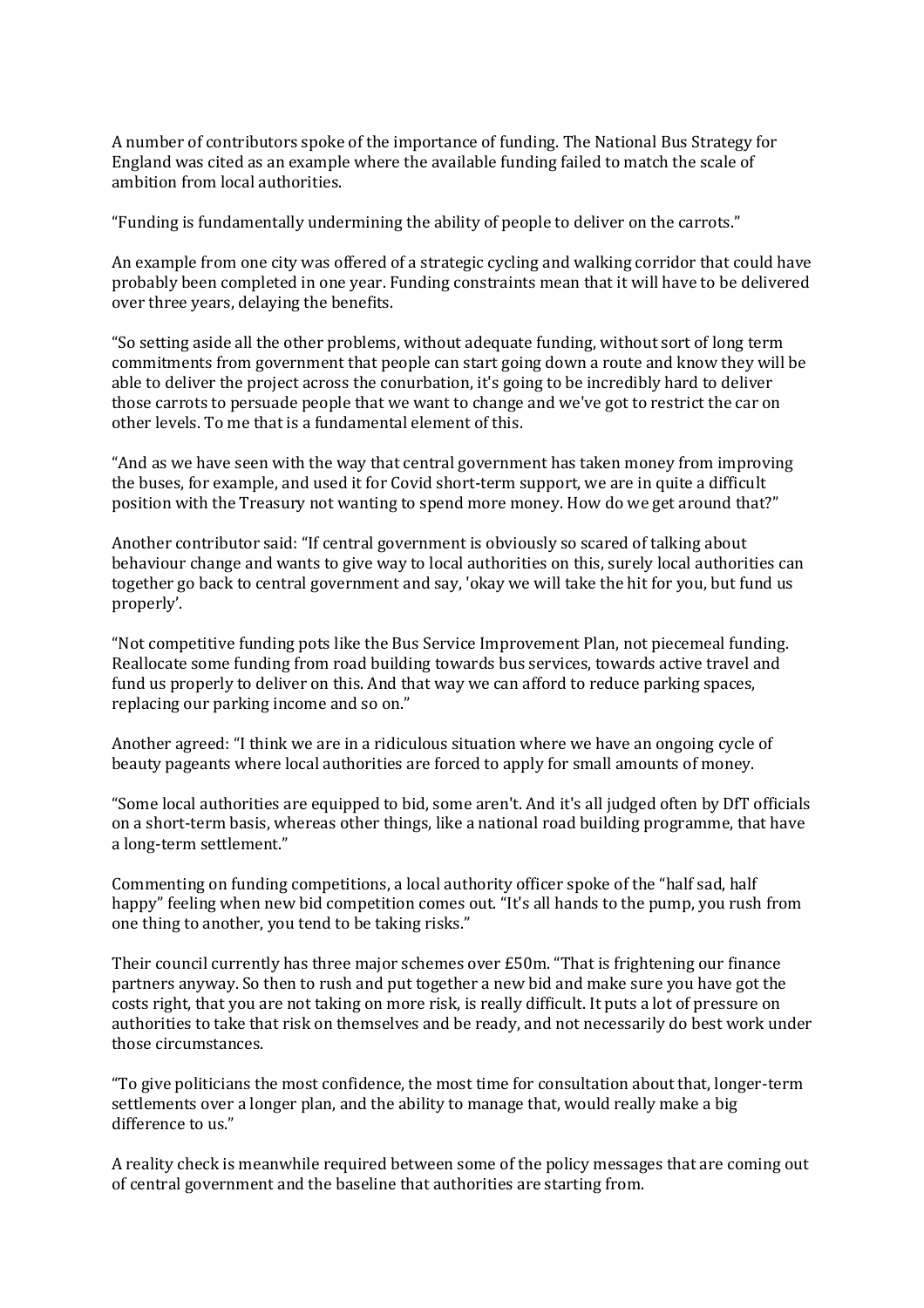"If you take *Bus Back Better* [the National Bus Strategy for England] or the LTN 1/20 notes [on cycle infrastructure design], it's actually very difficult to implement those … Particularly our rural bus network. It's on its knees. This isn't about 'when am I going to get fancy EV vehicles, when am I going to have Wi-Fi on every bus?'. This is about, 'is there a bus?'."

Another suggested that the focus on funding competitions were skewing priorities: "Everyone is so desperate for funding that if you win the challenge fund bid then you are delighted. But climate strategy in a number of places that we are researching at the moment is essentially what projects can you get funded, not what needs to be done. That's a real challenge."

"The point we are coming up to in Local Transport Plan 4 where everyone is going to be bidding for the next five years' worth of funding is going to be a key pinch-point with the government. Is it going to put the resources in, or are we going to end up where we are with [a scenario like] Bus Service Improvement Plans where there is seven times the amount of demand for stuff to be done than there is money available?"

Another echoed the concerns about inadequate funding: "We've heard a lot about all sorts of initiatives from local authorities all of which are helpful, but I suggest at the current levels of funding, or anything like the current levels of funding, are hardly going to move the dial in relation to the [UK Government's carbon reduction] targets on the timescale that is required … So, I think sadly a lot of what has been said about local authority initiatives it's just unrealistic in relation to carbon targets, whatever the merits of the actions."

#### **Mixed messages from central government**

Whatever local mandates have been achieved it don't make everything easy, especially when there are mixed messages from government.

One city councillor: "In many times being me has been a very lonely place to be. I am going to community forums in areas of the city where they are not sure why we're making these measures and how we are making them.

"I then receive a letter from the Transport Minister telling me to be bold and brave. Unfortunately, they haven't heard that message from the Minister for Transport, telling them that they need to be bold and brave, or from the Prime Minister, shall we say. That's the real struggle.

"Quite often I have been delivering schemes on behalf of the government, many of whose aims I do not necessarily agree with being in a different party and looking after a different area. But the message that that is where it has come from has not been clear.

"There has been a lot of 'get out of jail free' cards given to Members of Parliament around the country who could then denounce measures that their own Ministers were asking for."

The London Borough councillor agreed. "In theory we have a Transport Secretary of State that is very keen on active travel, but actually we don't. We have Andrew Gilligan, the Prime Minister's transport advisor, who is very, very keen in this space. And we have a Treasury that would rather cut Fuel Duty that has not been raised in 12 years.

"I can't get over the hypocrisy of this. They would rather do that than actually invest and fund active travel solutions, particularly through our towns and cities across the country, that could be easily making a difference very, very quickly. Because we know what now works, we don't have to go out looking for examples. We know what works."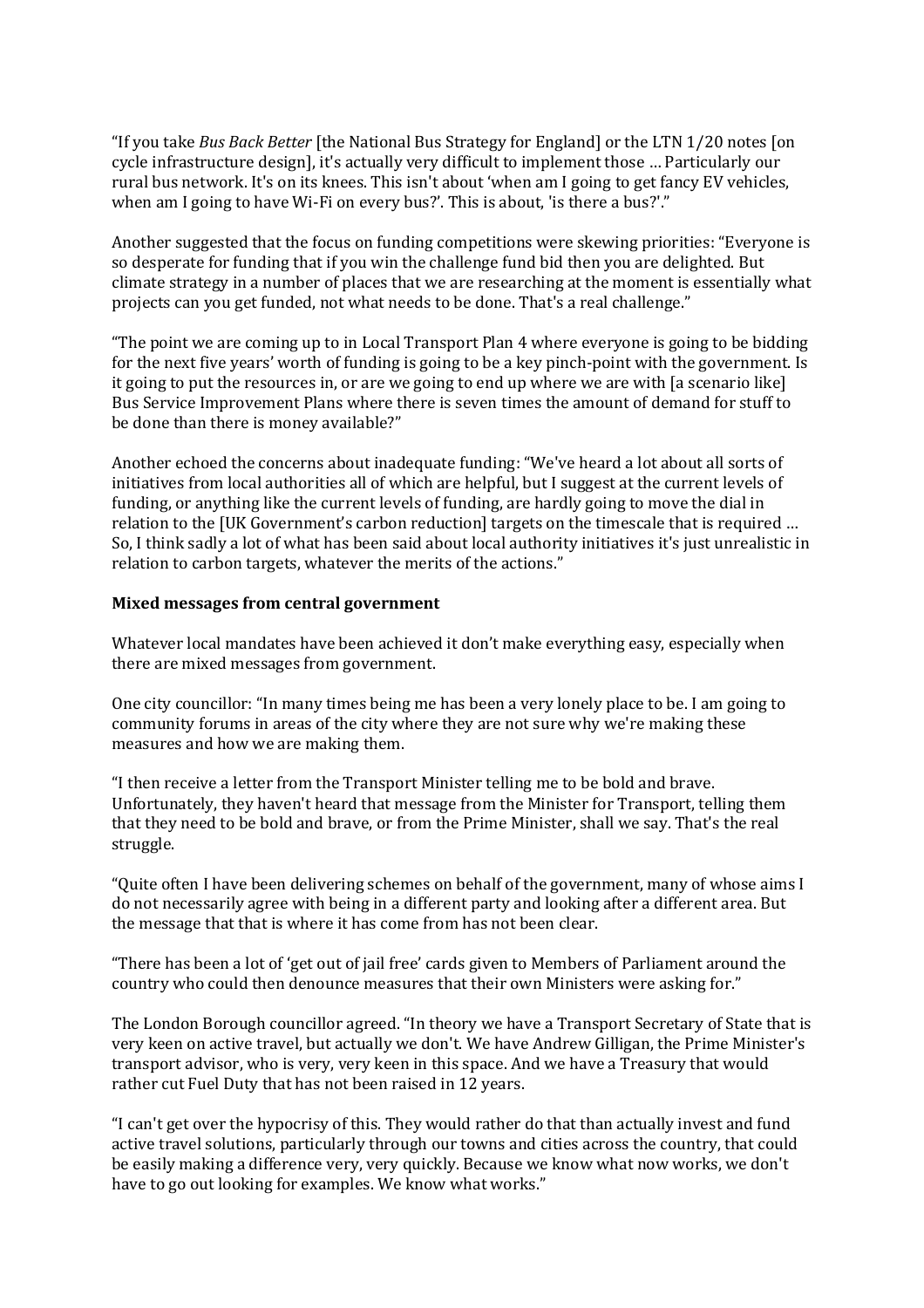Another cited the example of Great Manchester's plans for a Clean Air Zone as an example of a lack of a consistent approach from central government: "We see central government … saying to authorities across the country, including Greater Manchester, you have got to put in a Clean Air Zone. And then Boris Johnson saying the Clean Air Zone is a total nonsense, it needs to be stopped. So how can local authorities plan going forward?"

Another said: "People are saying that demand management, that message has to be led by Government. Unfortunately they heard abundant evidence on this and I can tell you the civil servants, it's not in dispute, the civil servants at the DfT understand very well demand management is required, but we have discovered where the edge of Conservative political ideology will take us to when it comes to this stuff and demand management is absolutely verboten … So don't hold your breath. We are not going to get leadership from government on that issue."

Another spoke of the need to hold the government to account on the delivery of its pledges: "If you look at the Levelling Up White Paper there are 12 missions that the Government has set out. One of those is mission 3: 'By 2030, local public transport connectivity across the country will be significantly closer to the standards of London, with improved services, simpler fares and integrated ticketing.' There are a couple of others about healthy life expectancy.

"So why don't we collectively hold government to account on those missions because that would be a really good case to make for consistency of policy and continuity of funding in the future."

### **Civil society can support politicians**

One campaigner spoke about the role that civil society can play in supporting brave politicians.

When Boris Johnson stood for re-election as Mayor of London in 2012 he had been "absolutely resolute was all you had to do was put down blue paint on the road and that would be enough to create safe space for cycling". The alternative of segregated cycle lanes and Low Traffic Neighbourhoods weren't needed.

But campaigners successfully exploited the intense political competition between Johnson and his main opponent, former mayor Ken Livingstone, and secured a number of promises from him to switch over to a Dutch-style approach.

"I hope what we have done since then as the Civil Society is try to support really brave councillors and brave politicians and brave officials - because political bravery seems to be the key ingredient here, but it's more easily talked about than achieved.

"We are here to help and we are here to try and create that political space for you. Perhaps we could do more to work in dialogue and conversation with politicians to open up that little space for you."

Another contributor remarked: "When it comes to difficult messages then surely the messenger matters as well. My observation is that sometimes people are not willing to accept new messages from local government telling them what to do and what not to do, but perhaps if it came from a charity … talking about the importance of changes locally, healthy streets and so on, perhaps that can help to open up the conversations."

#### **Stop the in-fighting between sustainable modes**